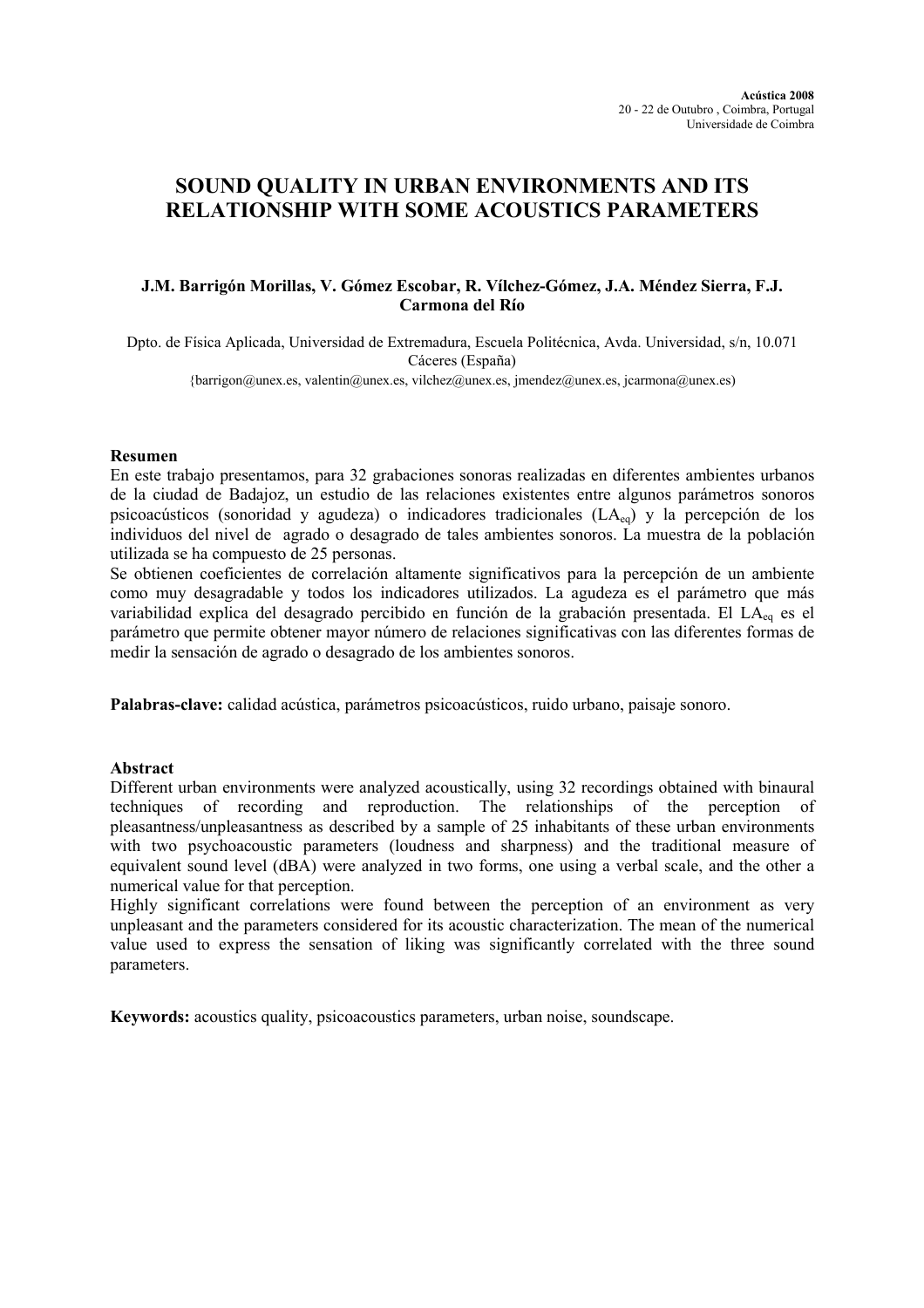# 1 Introduction

Due largely to urbanization, the environment in which we humans live out most of our lives has undergone major changes in only a very short time in evolutionary terms. These changes have been especially rapid since the Industrial Revolution [1-4]. Our acoustic environment is one aspect that has altered so rapidly that as a species we have had no time to adapt, and this lack of adaptation implies that we are prone to many situations of stress [5] that can lead to psychological conflict and direct health problems. In particular, environmental-noise related concepts such as annoyance, noisiness, noise discomfort, disturbance, and unpleasantness, which in the past would have been recognized only in very specific locations, are commonplace today.

One can consider three basic approaches to the study of the acoustic environment (the 'soundscape') and its influence on people's daily life, psychology, and health [6]. In practice, they are not always studied independently.

The first ('physical') approach is aimed at the objective evaluation of the acoustic environment and its comparison with some reference values of sound levels, etc. [7,8]. This is the principal approach in making noise maps, and forms the basis of much of European regulations and guidelines. Nevertheless, the sound parameters measured in this approach (generally, the A-weighted equivalent sound levels, dBA), although extensively used, have only a weak relationship with the characteristics of human perception, and are not based on the analysis of the signal domain frequency or the sound's temporal structure (modulation, tonality, etc.). Many studies in different countries worldwide, from the beginning of the last century [9] up to the present [10-13], have worked towards achieving an objective characterization of these new urban soundscapes. Although their underlying motivation is the effect of sound on people, their physical focus means that human sensations are only dealt with secondarily.

The second ('psychophysical') approach is specifically aimed at studying the relationship between the sound environment and human sensations, in particular, between the physical parameters associated with sound and people's responses. For instance, the objective variable 'sound level' is enriched with a subjective contribution (in terms of 'annoyance', 'unpleasantness, 'disturbance', etc.) to allow a characterization of aspects that impact people's physical and psychological well-being negatively. Studies of this kind began to be carried out only a couple of decades after the first work using the 'physical' approach [14]. Different characteristics of the sound now acquire importance, such as the source, its spectrum, its temporal structure, the perceptual context, and personal or socio-demographic characteristics [15-18]. In almost all studies of this kind, measurements of the A-weighted equivalent sound level (dBA) are still used to characterize the objective component of the sound level.

Finally, a third ('perceptual') approach has taken form somewhat more recently, in which the soundscape is treated principally as a source of information and an element of the interrelationship between people and their environment. It is aimed at identifying and describing the bases of the psychological processes that underlie people's appraisal of sound. Pioneering work in this line was done by Schafer [19], and recently Raimbault et al. have described a partial union of this and the 'psychophysical' approaches [20].

The present work, too, while following mainly the 'psychophysical' approach, attempts to make a connection with 'perceptual' studies. In particular, we study the relationships between objectively measured parameters associated with the sound environment (the A-weighted sound level, loudness, and sharpness) and a subjective variable that characterizes people's response (the sensation of pleasantness/unpleasantness).

We selected for the present work a broad variety of acoustic environments that could be considered typical of modern cities. We characterized them by means of objective indices  $(L<sub>Aea</sub>,$  loudness, and sharpness) so as to study the potential correlations between these indices and people's responses as to their sensation of the pleasantness/unpleasantness of those environments. We did not look for relationships between people's responses and the type of urban environment.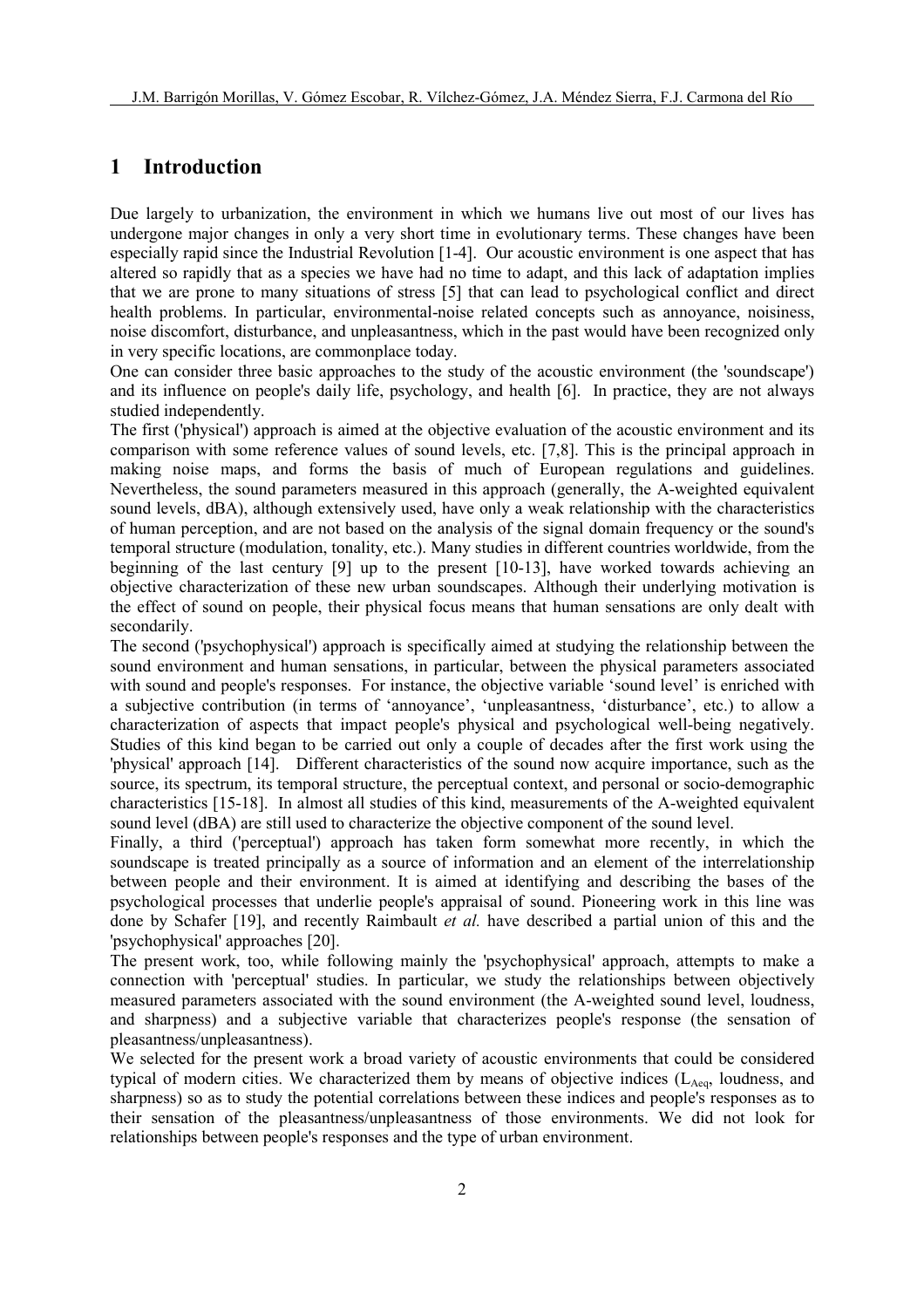The group of subjects whose responses were studied was chosen to be representative of the overall Spanish population in such aspects as age, gender, and level of academic attainment, although it was not an objective of the work to look for correlations with these variables.

A complementary objective of the study was to evaluate the suitability of using psychoacoustic parameters to evaluate people's pleasantness/unpleasantness response to an acoustic environment, instead of the traditional parameter  $L_{Aeq}$ .

## 2 Methods

#### 2.1 Equipment

We worked with a binaural recording and playback device (Noise Book from Head Acoustics). The device is fairly light and compact, consisting of a record-and-play unit connected to a computer, precision headphones for the binaural playback, and microphones for binaural recording integrated into the headphones. The aim is to record the sounds of the acoustic environment as closely as possible to the form in which a real subject would perceive them [21-23]. The parameters measured from each recording were loudness, sharpness, and A-weighted equivalent sound level (dBA).

## 2.2 Choice of the urban environments and the associated acoustic surroundings

As many recordings were made covering the variability of urban acoustic environments as were compatible with the reasonable number of sessions and total time that could be asked of the listeners. These were a total of 32 recordings lasting from 45 s to 3 min. To ensure that different kinds of urban environments were considered, the recordings were sorted into groups, and different measurements were made in each group. It is important to bear in mind that the purpose of this grouping was only for the convenience of organizing the data and analysis by groups was not an objective of the present work. The following were the eight groups formed according to the main noise source or the basic environment present: a) Fairly saturated rush-hour traffic environments (4 recordings); b) Traffic environments combined with other environments (4 recordings); c) Urban green zones (4 recordings); d) Building or road works (3 recording); e) Public transport termini (4 recordings); f) Crowded spaces (4 recordings); g) Children (3 recordings); h) Other urban environments (6 recordings).

#### 2.3 Selection of the subjects

The selection of the 25 subjects who listened to the recordings and responded to a questionnaire took into account the socio-demographic characteristics of the overall Spanish population – age, gender, level of academic attainment, working status, and profession. These characteristics have been described in detail elsewhere [24], but the main ones were: a) Gender: 13 (52%) women, 12 (48%) men; b) Age (years): range 19–78; median: 40; mean  $\pm$  S.D.: 42.1  $\pm$  17.3; c) Level of academic attainment: the educational level varied from no formal studies (8%) to university graduates (16%). The subjects were also asked about certain physiological and psychological aspects (state of health, stress level, hearing capacity, and how demanding their work was) in order to avoid an excess of extreme situations that might not have been representative of the overall population.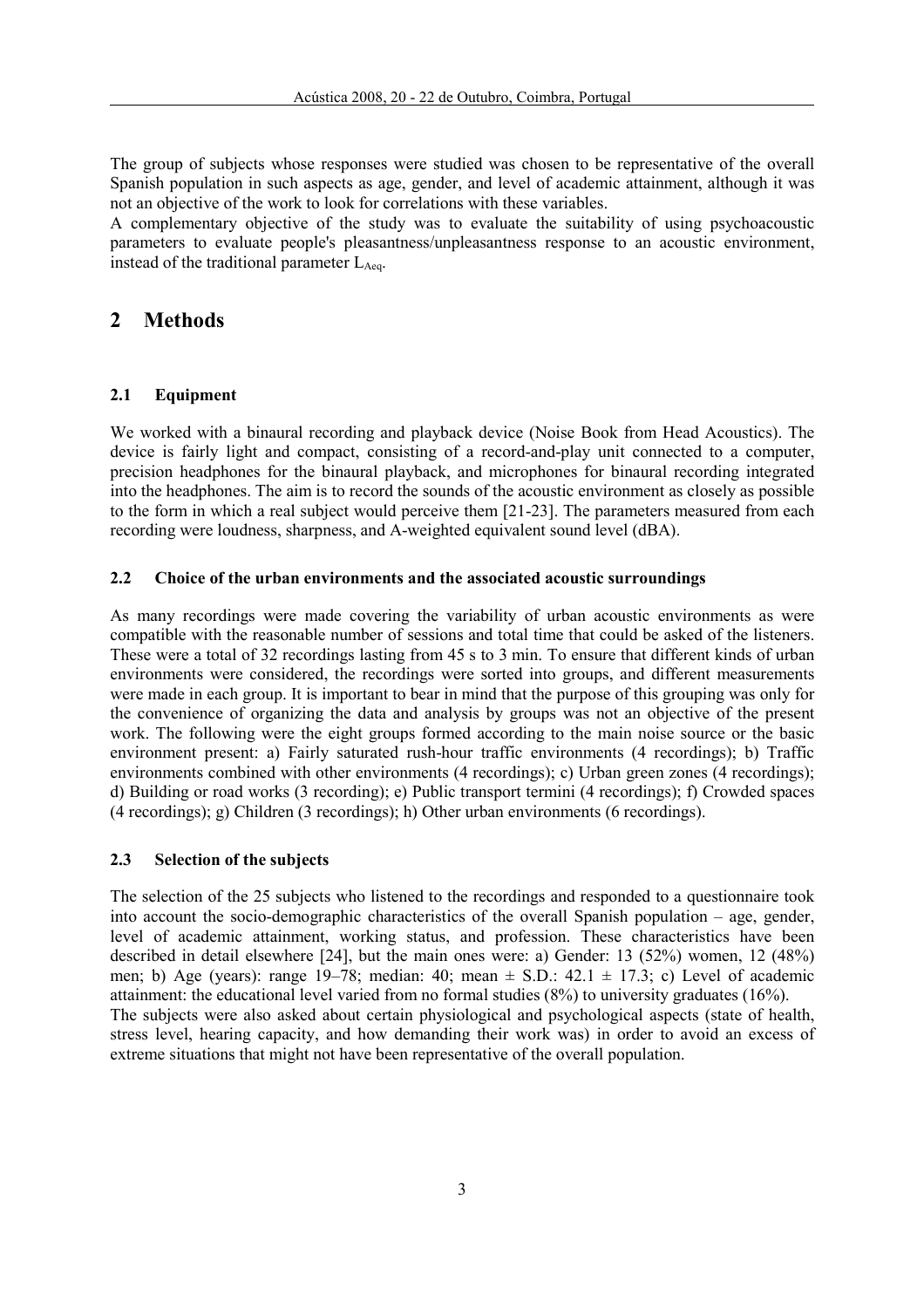## 2.4 The questionnaire

The first part of the questionnaire included questions about the subject's socio-demographic situation (age, gender, level of academic attainment, profession, working status, etc,) and the physiological and psychological aspects mentioned above to ensure that the selection of the group of subjects was representative. There was also a free space provided for any other data that the subject considered relevant.

The second part consisted of items with closed, Likert-scale, responses about the pleasantness/unpleasantness of each recording of an acoustic environment. This type of scale has been shown to be optimal when the concept being studied is bipolar in nature, such as the present pleasantness/unpleasantness pair [20,25,26]. Seven responses were allowed: very pleasant, quite pleasant, somewhat pleasant, neither pleasant nor unpleasant, somewhat unpleasant, quite unpleasant, very unpleasant (muy agradable, bastante agradable, algo agradable, ni agradable ni desagradable, algo desagradable, bastante desagradable, muy desagradable, in Spanish). These responses were accompanied in the questionnaire by a number from 7 for 'very pleasant' to 1 for 'very unpleasant' for subsequent numerical analysis.

Finally, in the third part, the subject was asked to describe the sensations or feelings that the recordings produced, selecting three descriptors, if possible, from the following list: stress, annoyance, irritability, sadness, monotony, melancholy, mental fatigue, restlessness, ordinariness, fear, loneliness, tranquillity, relaxation, happiness, well-being, isolation, peace, calmness, entertainment, freedom (estrés, molestia, irritabilidad, tristeza, monotonía, melancolía, fatiga mental, nerviosismo, cotidianeidad, temor, soledad, tranquilidad, relajación, alegría, bienestar, aislamiento, paz, calma, diversión, libertad, in Spanish). If necessary, the subject could use any other descriptor not in the list.

## 2.5 Presentation of the recordings to the subjects

It was considered best for there to be no order of the different recordings in terms of the kind of acoustic environment, or of the different acoustic indices. Therefore a single, random, listening order was prepared to be used for all the listeners.

Since listening to all 32 recordings in a single session would have been exhausting for the listener, they were presented in three separate sessions, none of which lasted longer than 50 minutes. Sessions were conducted independently for each listener.

In the first session, listeners were informed about the subsequent procedure of the listening sessions and about the contents of the questionnaire. Then they were asked to respond to the first part of the questionnaire (socio-demographic situation, physiological and psychological aspects, and the free space). This was followed by auditions of the first recordings. The questions corresponding to each recording were answered immediately after the audition. The number of recordings listened to in each session depended on the subject (with the only constraint being that, as noted above, the entire session time was at most 50 minutes). Each subject completed the auditions in two subsequent sessions.

## 3 Results and discussion

## 3.1 Preliminary statistical analysis

The data obtained with the two channels were first analyzed with respect to the three acoustical parameters studied ( $L_{Aeq}$  and loudness and sharpness). Figure 1 shows the values of these parameters for each of the recordings, and Table 1 lists the basic statistics corresponding to those data.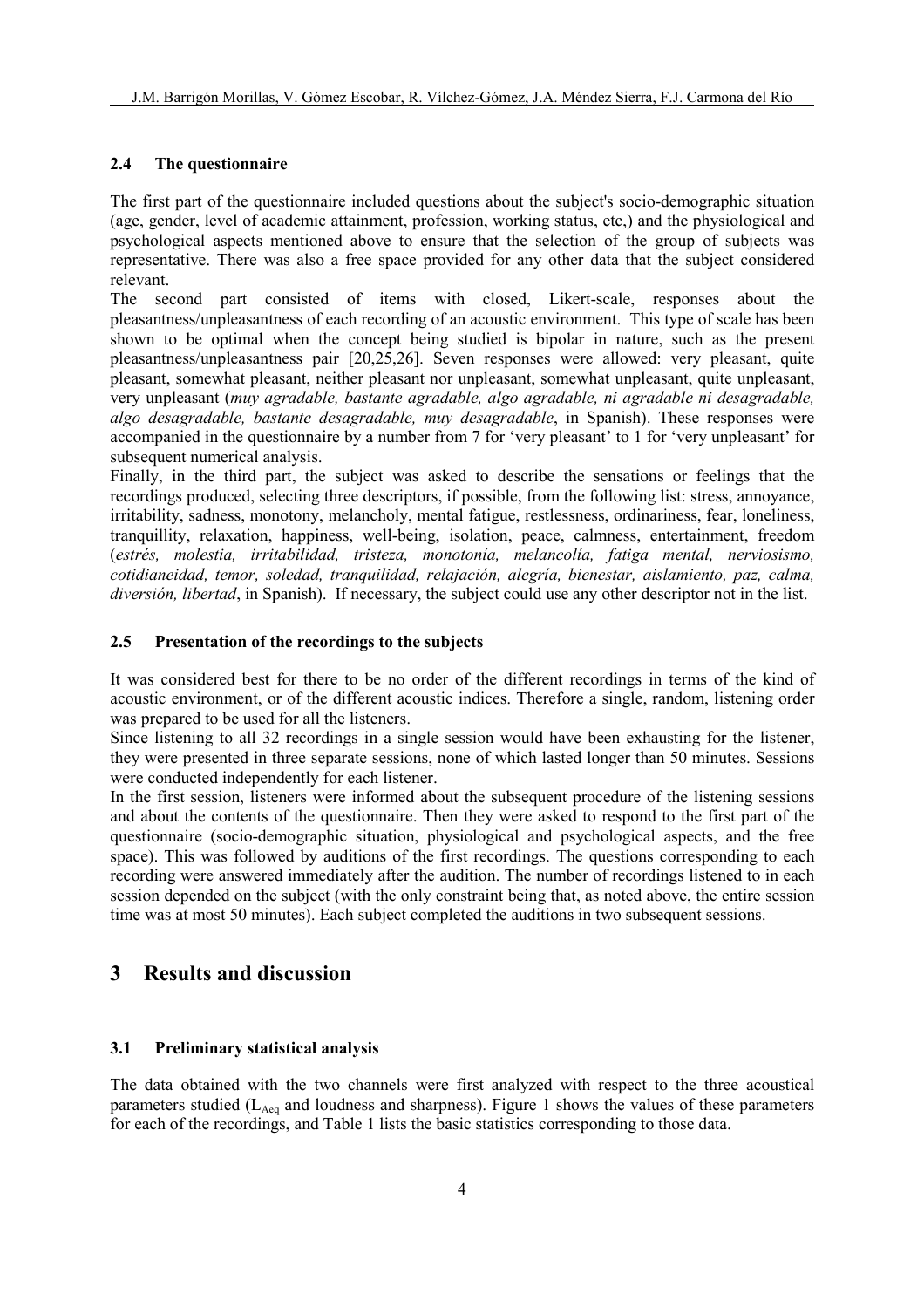

Figure 1. Values of acoustic parameters for the 32 recordings in the right and left channels: (a) sound level; (b) sharpness; (c) loudness.

As can be seen in the figure 1, there were no major differences between the two channels in the values of the sound indices, as is also confirmed by the proximity of the means and medians of the two channels for the three acoustic parameters. Given this similarity and the lack of any standard procedure to estimate psychoacoustic parameters for binaural recordings, the means of the two channels were used to study the relationships between the acoustic parameters and the sensation of pleasantness/unpleasantness of the different acoustic environments.

|                | $L_{A,eq}$ (dBA) |         |       | <b>Sharpness</b> (acum) |         |       | <b>Loudness (sone)</b> |         |       |
|----------------|------------------|---------|-------|-------------------------|---------|-------|------------------------|---------|-------|
|                | Right            | Left    | Mean  | Right                   | Left    | Mean  | <b>Right</b>           | Left    | Mean  |
|                | Channel          | Channel | Value | Channel                 | Channel | Value | Channel                | Channel | Value |
| <b>Maximum</b> | 99.4             | 99.3    | 99.4  | 6.8                     | 7.0     | 6.9   | 172.0                  | 171.1   | 171.6 |
| <b>Minimum</b> | 48.9             | 48.1    | 48.5  | 1.8                     | 1.8     | 1.8   | 6.1                    | 5.8     | 6.0   |
| <b>Median</b>  | 77.6             | 77.1    | 77.3  | 3.0                     | 3.0     | 3.0   | 36.0                   | 35.0    | 35.6  |
| Mean value     | 76.1             | 76.1    | 76.1  | 3.1                     | 3.0     | 3.1   | 40.2                   | 39.9    | 40.1  |
| Stan. dev.     | 9.6              | 97      | 9.6   | 09                      | 0.9     | 0.9   | 28.8                   | 28.3    | 28.5  |

Table 1. Mean values and other basic statistics of the 32 recordings.

#### 3.2 Correlation analysis

We then analyzed the capacity of the measured sound indices to predict the feelings of pleasantness/unpleasantness that people would experience according to the characteristics of the different urban acoustic environments recorded. To this end, two correlation analyses were made of the relationship between the subjects' responses and the physical characteristics of the recordings – one using the verbal scale, and the other using the numerical value for those perceptions.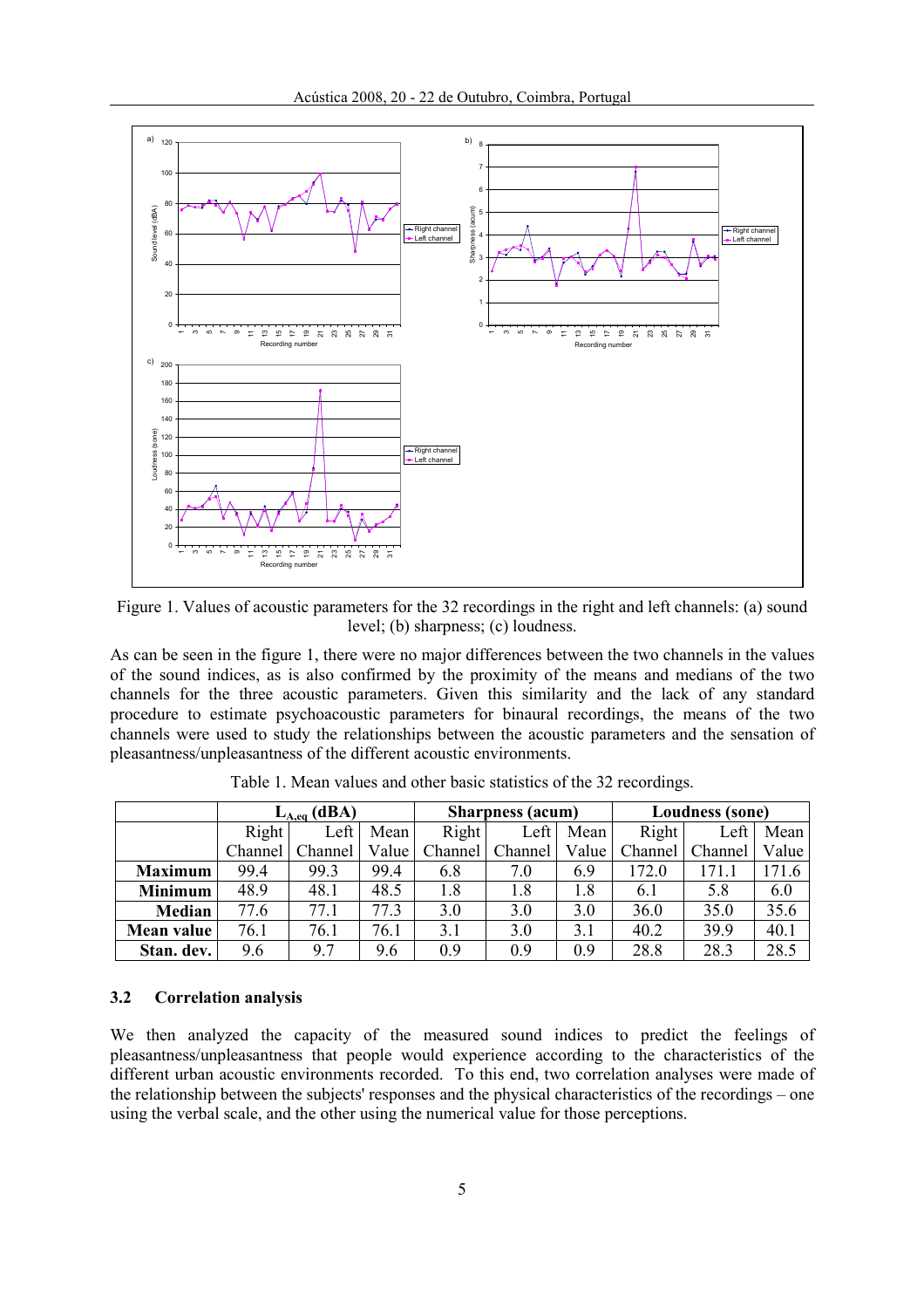#### 3.2.1 Correlation analysis using the verbal scale

To study the possible linear relationship between each of the three indices and the percentage of subjects who expressed a specific level of the sensation of pleasantness/unpleasantness, we binned the responses into eleven categories: 1.- very unpleasant; 2.- quite unpleasant; 3.- somewhat unpleasant; 4.- high level of unpleasantness (very unpleasant plus quite unpleasant); 5.- unpleasant to some degree (very unpleasant plus quite unpleasant plus somewhat unpleasant); 6.- neither pleasant nor unpleasant; 7.- pleasant to some degree (very pleasant plus quite pleasant plus somewhat pleasant); 8.- high level of pleasantness (very pleasant plus quite pleasant); 9.- somewhat pleasant; 10.- quite pleasant, 11. very pleasant.

Table 2. Relationship between the sound indices and the categories of the subjects' responses about the feelings that the acoustic environments aroused. Bold underlined numbers indicate a high level of significance (Prob<sub>32</sub>( $|r| \ge 0.449$ ) ≤1%); bold-only numbers indicate significance

| <b>Relationships</b>               | Loudness (sone) |            | <b>Sharpness</b> (acum) |            | $L_{Aeq}$ (dBA) |            |  |
|------------------------------------|-----------------|------------|-------------------------|------------|-----------------|------------|--|
|                                    | Corr. Coef.     | Det. Coef. | Corr. Coef.             | Det. Coef. | Corr. Coef.     | Det. Coef. |  |
|                                    | (r)             | $(r^2)$    | (r)                     | $(r^2)$    | (r)             | $(r^2)$    |  |
| very unpleasant                    | 0.716           | 0.512      | 0.755                   | 0.569      | 0.571           | 0.326      |  |
| quite unpleasant                   | 0.155           | 0.024      | 0.203                   | 0.041      | 0.306           | 0.094      |  |
| somewhat unpleasant                | 0.168           | 0.028      | 0.197                   | 0.039      | 0.311           | 0.097      |  |
| high level of<br>unpleasantness    | 0.438           | 0.192      | 0.492                   | 0.242      | 0.485           | 0.235      |  |
| unpleasant to some degree          | 0.358           | 0.129      | 0.405                   | 0.164      | 0.451           | 0.204      |  |
| neither pleasant nor<br>unpleasant | $-0.152$        | 0.023      | $-0.194$                | 0.038      | $-0.305$        | 0.093      |  |
| pleasant to some degree            | $-0.169$        | 0.029      | $-0.186$                | 0.034      | $-0.051$        | 0.003      |  |
| high level of pleasantness         | $-0.164$        | 0.027      | $-0.236$                | 0.056      | $-0.059$        | 0.004      |  |
| somewhat pleasant                  | $-0.305$        | 0.093      | $-0.244$                | 0.059      | $-0.435$        | 0.189      |  |
| quite pleasant                     | $-0.148$        | 0.022      | $-0.253$                | 0.064      | $-0.061$        | 0.004      |  |
| very pleasant                      | $-0.265$        | 0.070      | $-0.285$                | 0.081      | $-0.257$        | 0.066      |  |

 $(Prob_{32}(|r| \ge 0.349) \le 5\%)$ .

Table 2 gives the results for these correlations. One observes from Table 2 that there were some relationships whose correlation coefficients (r) indicate a high degree of significance  $(Prob_{32}(|r| \ge 0.449) \le 1\%)$  (denoted as bold underlined numbers in Table 2). This was the case for the relationships between the environments classified as 'very unpleasant' (Category 1) and the three sound indices studied (loudness, sharpness, and  $L_{Aeq}$ ;  $r_{load} = 0.716$ ,  $r_{sharp}=0.755$ , and  $r_{LAeq}=0.571$ , respectively). The variations in the values of loudness and sharpness can explain at least 50% of the variation of the percentage of subjects who thought that an acoustic environment was 'very unpleasant' (51.2% and 56.9%, respectively). Figure 2 shows, by way of example, the variation of the percentage of subjects who considered the corresponding recording to be 'very unpleasant' as a function of the loudness. When to the 'very unpleasant' responses were added the responses which classified the environments with a lower degree of unpleasantness, thus forming Category 4 'high level of unpleasantness', and Category 5 'unpleasant to some degree', the correlations between the sound indices and the percentage of responses were always significant (Prob<sub>32</sub>( $|r| \ge 0.349$ ) ≤5%, denoted with bold-only numbers in Table 2), and in several cases highly significant  $(Prob_{32}(|r| \ge 0.449) \le 1\%$ , bold underlined numbers).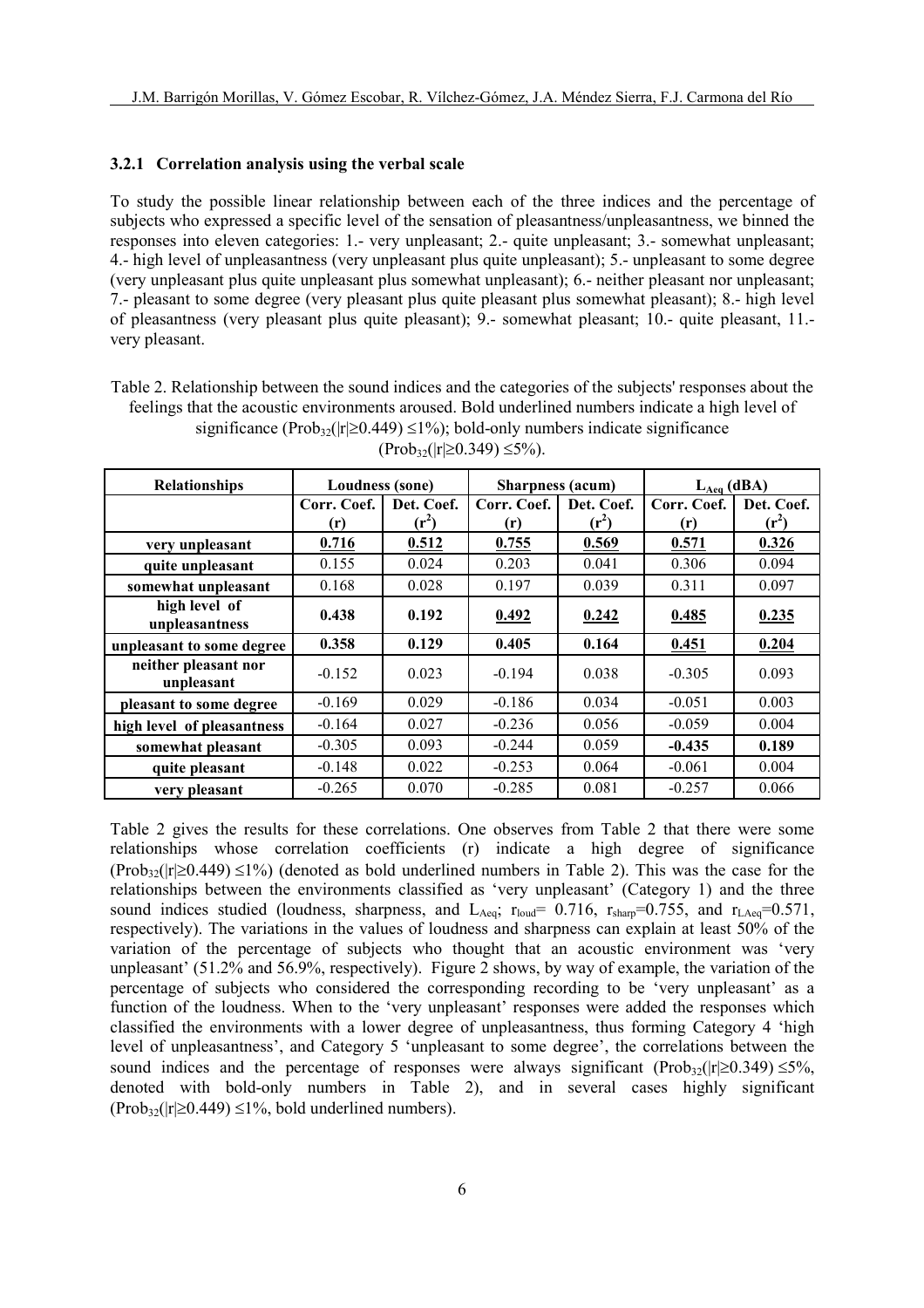

Figure 2. The percentage of subjects who considered a recording to be 'very unpleasant' versus the loudness.

Although the strongest correlation coefficient was found for the relationship between the 'very unpleasant' response and sharpness, it is important to note that  $L_{Aeq}$  was the only index whose correlation coefficients were highly significant with the three increasingly inclusive categories of unpleasantness (1 'very unpleasant', 4 'high level of unpleasantness', and 5 'unpleasant to some degree'). Thus, on the basis of the coefficients of determination  $(r^2)$ , the equivalent sound level was a better indicator of the perception that an acoustic environment is unpleasant to some degree than the loudness or the sharpness  $(r_{\text{load}} = 0.358, r_{\text{sharp}} = 0.405, r_{\text{LAge}} = 0.451)$ . As can be seen, L<sub>Aeq</sub> explained 20% of the variability detected in the subjective sensation of a given sound environment being 'unpleasant to some degree'.

As can be seen in Table 2, none of the parameters studied were correlated (Prob<sub>32</sub>( $|r| \ge 0.349$ ) ≤5%) with the perception of an acoustic environment as 'neither pleasant nor unpleasant' ( $r_{\text{load}}$  = -0.15,  $r_{\text{sharp}}$  =  $-0.19$ ,  $r_{LAeq} = -0.31$ ).

With respect to the sensation of pleasantness, one observes from Table 2 that, with a single exception, there were no significant correlations, indicating that the parameters studied are better indicators of the unpleasantness of a sound environment than of the pleasantness. The exception was a significant correlation ( $r_{\text{LAeq}}$ =-0.435) of the parameter  $L_{\text{Aeq}}$ , but not of the loudness or sharpness, with Category 9 ('somewhat pleasant').

One also observes from Table 2 that, of the two psychoacoustic parameters analyzed (loudness and sharpness), sharpness explained a greater percentage of the variability than loudness for the aforementioned three classes of unpleasantness – Category 1 'very unpleasant', Category 4 'high level of unpleasantness', and Category 5 'unpleasant to some degree'.

#### 3.2.2 Correlation analysis using numerical value

To study the possible linear relationship between each of the three indices and the subjects' overall perception of pleasantness/unpleasantness, we analyzed the mode, median, mean, and minimum and maximum values of the pleasantness scores (on the scale of  $1-7$ ) assigned to the responses for each of the 32 recordings. Table 3 gives the results for the linear regression analysis between these statistics and the three sound indices.

As can be seen, the statistic that best correlated with the acoustic indices was the minimum value of pleasantness, being highly significant (Prob<sub>32</sub>( $|r| \ge 0.449$ ) ≤1%) with both sharpness and L<sub>Aeq</sub>, and significant (Prob<sub>32</sub>( $|r| \ge 0.349$ ) ≤5%) with loudness. Interestingly, the mode was highly significantly correlated (Prob<sub>32</sub>(|r|≥0.449) ≤1%) with the two psychoacoustic parameters, but not with the Aweighted equivalent sound level (no correlation).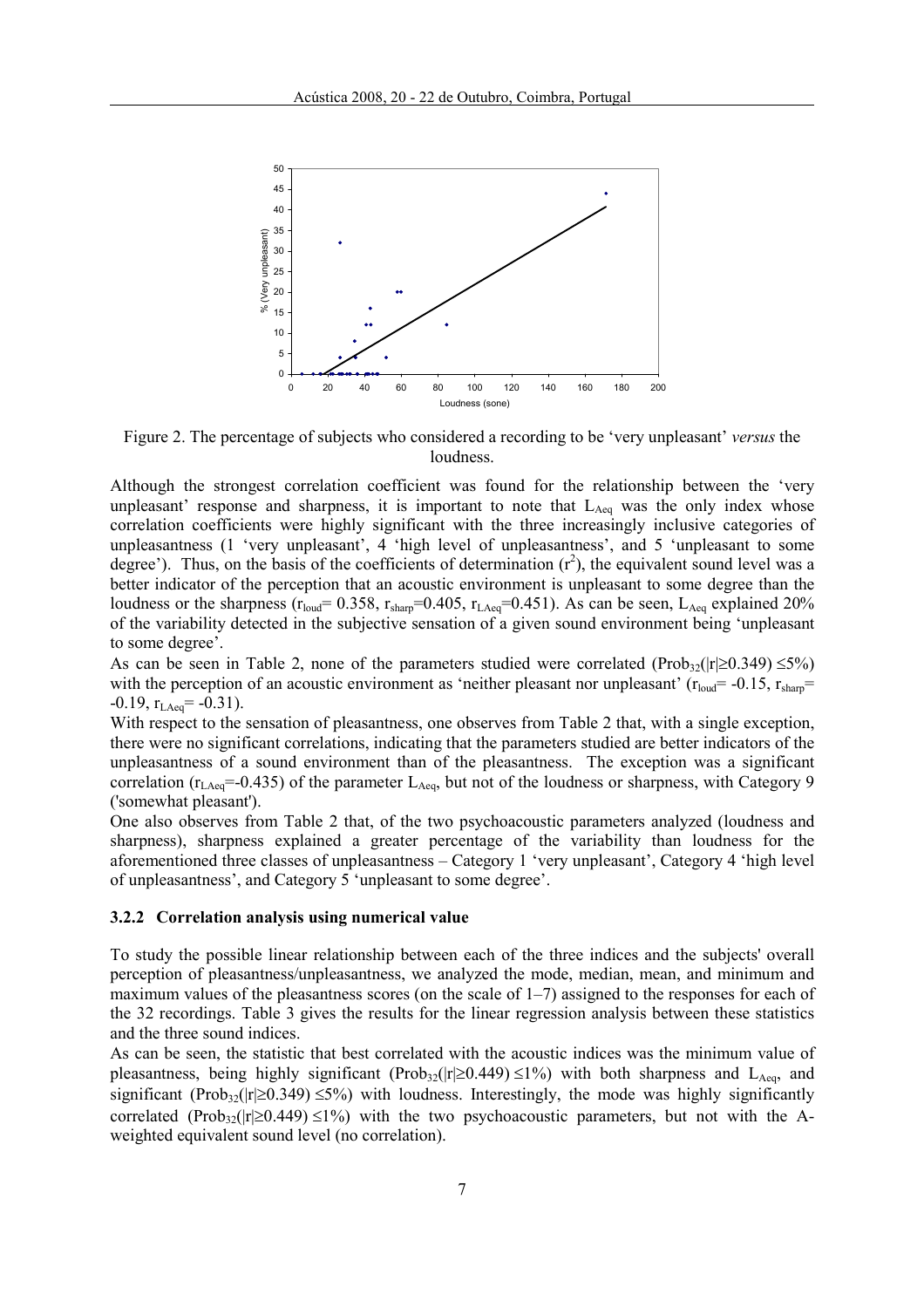| <b>Relationships</b>       | <b>Loudness (sone)</b> |                       |                    | <b>Sharpness</b> (acum)     | $L_{Aeq}$ (dBA)    |                       |  |
|----------------------------|------------------------|-----------------------|--------------------|-----------------------------|--------------------|-----------------------|--|
|                            | Corr.<br>Coef. (r)     | Det. Coef.<br>$(r^2)$ | Corr.<br>Coef. (r) | Det. Coef.<br>$({\bf r}^2)$ | Corr.<br>Coef. (r) | Det. Coef.<br>$(r^2)$ |  |
| Minimum of<br>pleasantness | $-0.429$               | 0.184                 | $-0.452$           | 0.204                       | $-0.485$           | 0.235                 |  |
| <b>Pleasantness mode</b>   | $-0.458$               | 0.210                 | $-0.490$           | 0.240                       | $-0.301$           | 0.091                 |  |
| <b>Pleasantness mean</b>   | $-0.379$               | 0.144                 | $-0.428$           | 0.184                       | $-0.369$           | 0.137                 |  |
| <b>Pleasantness median</b> | $-0.323$               | 0.104                 | $-0.383$           | 0.147                       | $-0.318$           | 0.101                 |  |
| Maximum of<br>pleasantness | $-0.138$               | 0.019                 | $-0.176$           | 0.031                       | $-0.251$           | 0.063                 |  |

Table 3. Relationship between the sound indices and the numerical values of the subjects' feelings. Bold underlined numbers indicate a high level of significance (Prob<sub>32</sub>( $|r| \ge 0.449$ ) ≤1%); bold-only numbers indicate significance (Prob<sub>32</sub>( $|r| \ge 0.349$ ) ≤5%).

The mean was significantly correlated with all three indices (Prob<sub>32</sub>( $|r| \ge 0.349$ ) ≤5%). The median was only significantly correlated with sharpness. The maximum value of pleasantness was not correlated with any of the indices.

Figure 3 shows the value of the mode of the sensation of pleasantness as a function of the sharpness – the correlation that had the highest coefficient of determination  $(r^2)$ .

It is important to note that the coefficients of determination  $(r^2)$  obtained for the relationships with the numerical values of the sensation of pleasantness were in general lower than those obtained with the verbal scale.



Figure 3. Value of the mode of the subjects' sensation of pleasantness versus the sharpness.

# 4 Conclusions

A greater percentage of the variation of the response of 'very unpleasant' to an acoustic environment was explained by the psychoacoustic parameters sharpness (57%) and loudness (51%) than by the  $L_{Aea}$ index (33%). No correlations were found for the other two negative sensation responses ('quite unpleasant' and 'somewhat unpleasant') considered independently. Only when these responses were binned into broader groups –'high level of unpleasantness' (Category 4) or 'unpleasant to some degree' (Category 5)– were significant correlations observed. These were significant or highly significant, depending on the sound index considered. Again, therefore, one can conclude that the less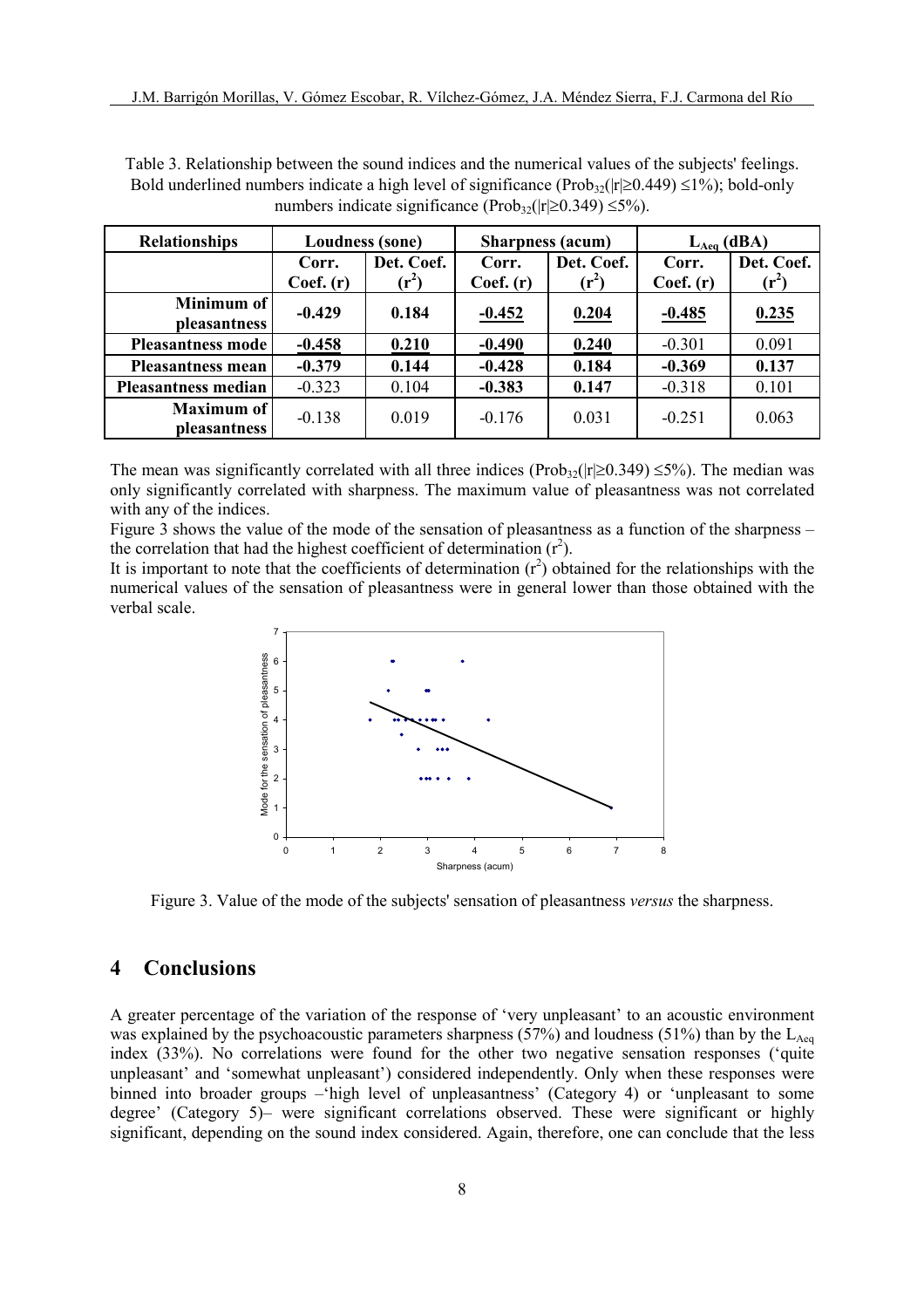intense the sensation of unpleasantness of an acoustic environment, the less significant were the values of the sound indices in explaining that sensation. This effect was less marked in the case of the equivalent sound level. Thus, while for the two most negative sensation categories, i.e., 'very unpleasant' (Category 1) and 'high level of unpleasantness' (Category 4), sharpness was the index which best explained the variation in the subjects' responses, when all three negative responses were binned together, i.e., 'unpleasant to some degree' (Category 5), the greatest coefficient of determination corresponded to  $L_{\text{Aeg}}$ .

Using the verbal scale, we found highly significant correlations between the values of all three indices in certain acoustic environments and the percentage of subjects who considered those environments to be very unpleasant. Including lower levels of unpleasantness reduced, however, the significance of the correlations. No significant correlations were found between the three acoustic indices studied and the sensation of a sound environment being pleasant. Thus, according to the results of the present study, it is difficult to explain the pleasantness of acoustic environments on the basis of the sound indices that we have used. The only significant correlation was of the parameter  $L_{Aeq}$  with the response 'somewhat pleasant'. Comparing the two psychoacoustic parameters studied and L<sub>Aeq</sub>, we found that the former allowed a better explanation of the high levels of unpleasantness, while the latter explained better the possibility of an acoustic environment being considered 'unpleasant to some degree' (Category 5). Of the two psychoacoustic parameters, sharpness always presented a greater coefficient of determination than loudness when there was a significant correlation, indicating that it better explained the variations in the responses.

Using the numerical statistics of the scores assigned to the sensation-of-pleasantness responses, we found correlations that had lower coefficients of determination than those obtained with the verbal scale. While the maximum value was not correlated with any of the indices, the minimum was significantly correlated with all three, the correlation being highly significant with  $L_{Aeq}$  and sharpness. With respect to the central statistics –mean, median, and mode– all three acoustical indices studied were significantly correlated with the mean. The mode was highly significantly correlated with loudness and sharpness, but there was no significant correlation with the equivalent sound level. The only index that significantly correlated with all three central statistics was sharpness (highly significant with the mode, and significant with the mean and median). Thus, as with the verbal scale, this parameter again seems to be the best suited to explaining the variation in people's pleasantness /unpleasantness response to an acoustic environment.

#### References

- [1] Merrington, John. Town and Country in the Transition to Capitalism, New Left Review 1975; 93 1975, 71- 92.
- [2] Lefebvre, H. La révolution urbaine: Gallimard, Collection Idées, Paris, 1970.
- [3] De Vries, Jan. European Urbanization 1500-1800. Harvard Univ. Press, Cambridge, 1984.
- [4] United Nations (UN); Population Division. World urbanization prospects: The 2001 revision. UN, New York, 2002.
- [5] Seyle H. A syndrome produced by diverse nocuous agents. Nature 1936;138:32.
- [6] López Barrio I, Carles JL. La calidad sonora de Valencia. Espacios sonoros representativos, Fundación Bancaixa, Valencia, Spain; 1997. ISBN: 84-88715-80-3.
- [7] Organization for Economic Cooperation and Development (OECD). Report Fighting Noise. OECD Publications, Paris, 1986.
- [8] European Commission. EU Directive on the Assessment and Management of Environmental Noise (END). The European parliament and the Council of the European Union, Brussels,2000.